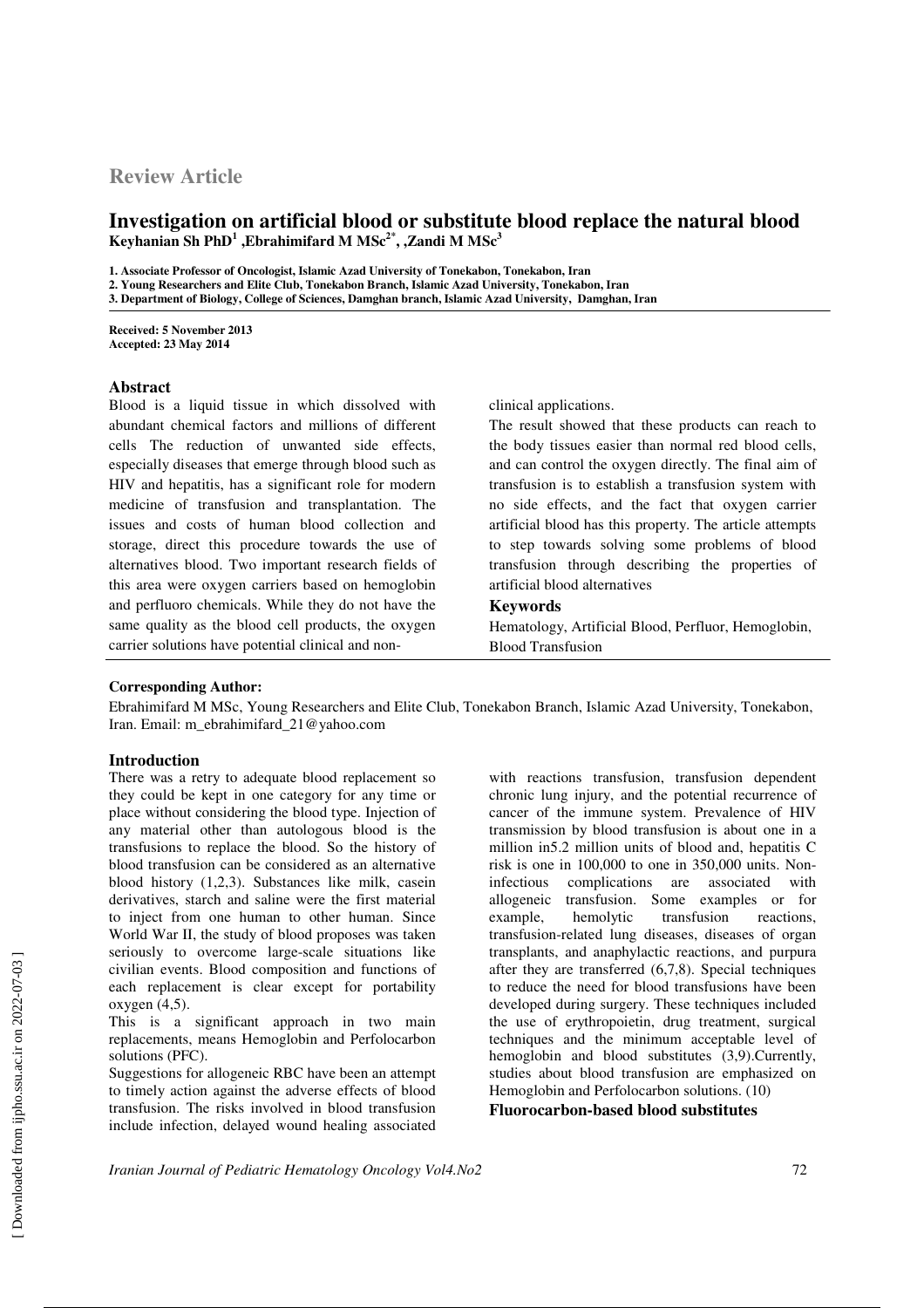To modify human or animal hemoglobin is one of the ways to create a bloodsubstitute and thus help to solve the problem of lack of blood replacement the other way is to use materials better than hemoglobin. Thus, fluorocarbon chemicals were invented to replace the function of hemoglobin (11).

### **Fluorocarbon compounds**

Liquid fluorocarbons are neutral chemical compounds in which hydrogen ions have been replaced by fluorine. They are sufficiently good solvents for oxygen and carbon dioxide to maintain the respiration of animal organisms (11,12,13).

Fluorocarbons are colorless, odorless,noninflammable fluids of high density, stable in very high temperatures, entering poorly into chemical reactions, and poorly soluble. Their boiling point is low, as or because of their surface tension and viscosity. They differ in their molecular structure, boiling point, and oxygen solubility and the differences determine the variations in their biological action and in the time of their persistence

in the organism. For blood replacement and for systemic and organ perfusion fluorocarbons are used in the form of emulsions: FX80, FC75, FC43, FC17 (perfluorotetrahydrofuran, perfluorotributylamine) and lately also perfluorodecaline and perfluoromethyl decaline.

Fluorocarbon alone injected intravenously causes death of the animal since it does not mix with blood and produces pulmonary embolisnm, right ventricuilarfailure, and asphyxia. Sloviter et al showed that the pulmonary changes result from the production of platelet and not fluorocarbon emboli (11, 14).

Fluorocarbonemulsion is usually well tolerated, although at the beginning of perfusion. They often cause a fail in arterial blood pressure. The emulsifiers usedincluding bovine albumin, lipids, and polyols for example, PlulronicF68, a mixture of polyoxypropylene and polyoxethylene.The emulsions are produced bythe use of mechanical energy or ultrasound, and selection of the right degree of dispersions of great importance for ensuring easy flow through the capillary vascular system and forobtaining the viscosity, gas diffusion capacity, and time of retention of the fluorocarbonin the circulation (14).

# **Why fluorocarbon can be considered as an oxygen carrier?**

PFC is able to carry and release high volume oxygen to tissue, which is even more volume of physically dissolved gas relies on the solubility coefficient for that gas of the PFCs utilized, and is proportional to the gas' partial pressure. This situation leads to several-fold increase of the oxygen concentration in

PFCs emulsion by increasing oxygen concentration in the air inspired by the patient (15).

Because of the weak interaction between oxygen molecules and PFCs, the release ofO2 to tissues is greatly enhanced , and extraction rates and ratios are a lot higher withPFCs, which is able to reach 90% oxygen of its carrying, compared to only 25-30%for hemoglobin(15,16,17).

PFCs are non-reactive, and very stable for chemical properties.

# **Hemoglobin-based oxygen carrier (HBOC)**

Hemoglobinis an obvious candidate for blood substitute that has a number of desirable features. The carrier has the ability to carry oxygen, and is countless of non-antigen complexes of RBC membrane (9,18,19). According to molecular stability improvements techniques, there are 4 groups of Hemoglobin cells. Surface modified hemoglobin - the molecule linked hemoglobin –polymerized hemoglobin- the hemoglobin liposomal capsule.HBOCs has half-life of 18 to 24 hours, which aresufficient for use in acute care. And they can be maintained for a period of 1-2 years in room of 4°C (21,24,25). The oxygen affinity of HBOCs is less than human's major blood (26).

Traditionally it is recommended that for less than 600ml of blood, plasma expanders should be used. For 600-1200ml, red blood cells products are essential, and blood plasma derivatives or products such as low platelets or whole blood transfusion is critical. Blood substitutes should be used as a suggestion and / or complementary transfer of autologous or homologous or should be used in combination with Rito Protein (6, 27).

# **Human recombinant hemoglobin**

Hoffman and his colleagues described this human hemoglobin in E.coli in 1990. Luker and his colleagues in 1992 modulated the same hemoglobin as an artificial oxygen carrier, and generated rHb1.1. Α2β2 titrimetric hemoglobin is stabilized by the fusion of two α chain reducing renal toxicity associated with a titrimetric structure. The second generation of rHb2.0 hemoglobin has less NO than rHb1.1. But It's production, despite favorable environmental effects as a side effect profile similar to DCLHb, were investigated by Boxer in 2003in a significant level (6,20,21,28,29,30)

### **Raffimer hemoglobin**

Hemoglobin-based oxygen carrier hemoglobin Raffimer, Hemolicisoxidase from raffinoserelated to human blood were obtained by Mary Bridges. This hemoglobin covers only the remaining 40% tetrameric with only partial polymerization and has a half-life of one year. During the test phase 1 Hemolic From Kormicheal and his colleagues showed benefit,

73 *Iranian Journal of Pediatric Hematology Oncology Vol4.No2*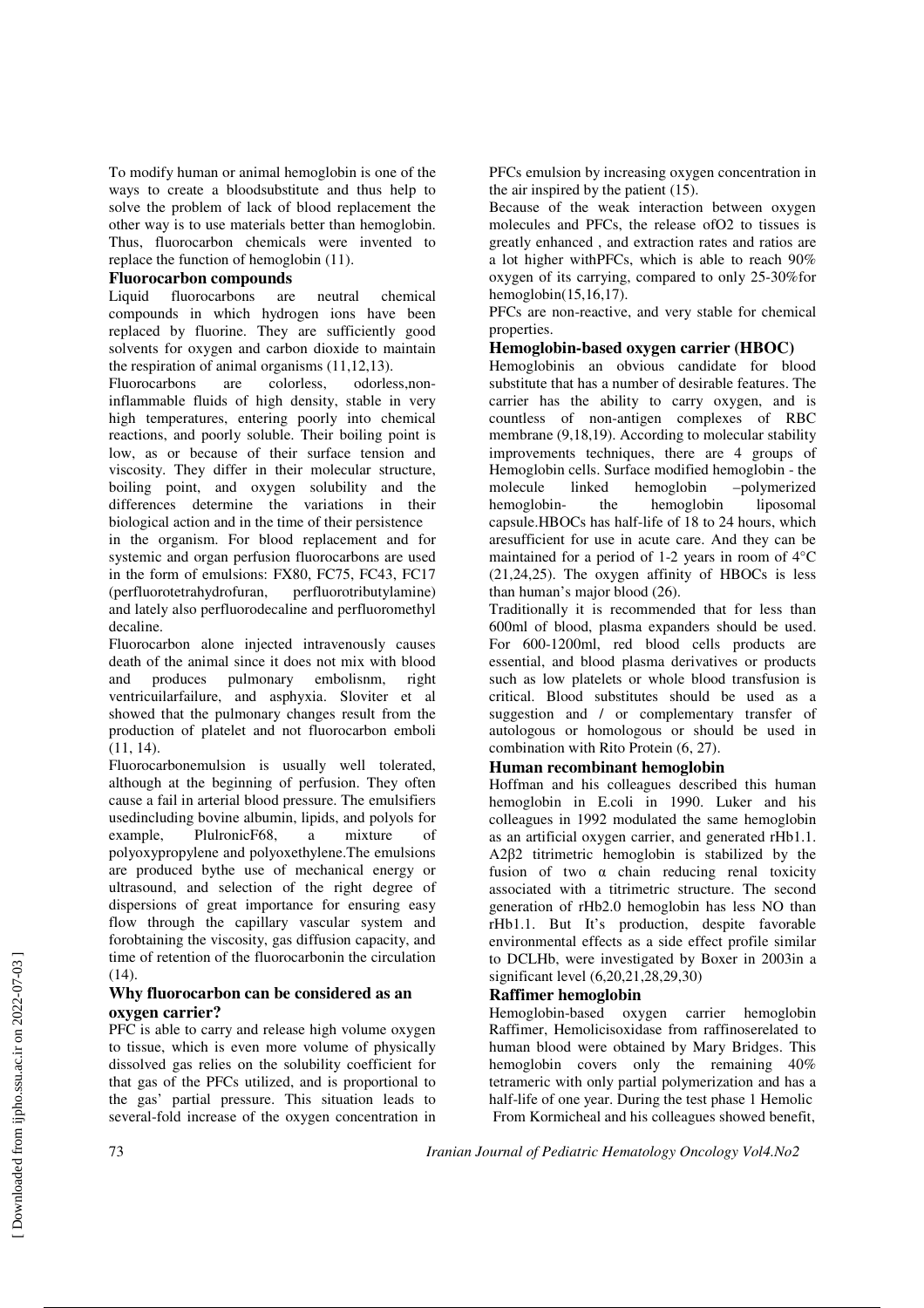but the inductor vasoconstriction, especially in people. In phase 2, 60 patients were studied, but there was a side effect of stress. In phase 3 transmission rate in the 299 patients with cardiac bypass surgery dropped 56% compared with 76% in the control group to indicate decreases. However, in a Phase 3 registration was suspended because it was increases in cardiac diseases. So Hemolic production ended in 2003 (31,32,33,34,35).

### **Modified hemoglobin - activated polyethylene glycol - maleimide (MP4)**

MP4 was produced by the winslow&Sangret company. Hemoglobin molecules have been activated by surface interaction with polyethylene glycol maleimide. MP4 with high oxygen affinity of hemoglobin concentration was less 4/2g/dL of p50 was 2/5cp 60mmhg and high viscosity. (36,37,38).

### **Bridge enzyme-linked hemoglobin**

Dismutase is an enzyme-linked hemoglobin product like this Catalase superoxide. They had advantages when used as oxygen carrier for the treatment of organ ischemic. Reperfusion in a mouse model confirmeda decreased production of oxygen free Redikar, but studies on animals or even humans do not (9,20,39,40).

### **Stem cell hemoglobin**

Giaratana andcolleagues generated human RB adult stem cells developed hemoglobin. They contain the equivalent of hemoglobin and red blood cells in normal life. Stem cells are highper unit cost to produce the complexes (41).

### **Future uses of perfluorocarbon emulsions**

Optimal use of perfluorocarbon emulsions in the futuremay consist of a combination of ANH preoperatively withapplication of an artificial oxygen

carriersuch as a perfluorocarbonemulsion during the operation, a proceduretermed. Augmented ANH is a concept in which patients undergoANH to relatively low hemoglobin levels preoperatively. During the operation, when the hemoglobin concentrationdecreases further due to surgical blood loss and concomitant colloid or crystalloid replacement, perfluorocarbon emulsions in conjunction with  $100\%$  oxygen conjunction with 100% oxygen ventilationisadministered to enhance oxygen delivery andimprove tissue oxygenation. As a consequence, lowerlevels of hemoglobin concentration can be safely tolerated (12,25,42,43,44)

# **Results**

With the advance in bio-technology, there will be more blood substitutes available, which could permanently replace the natural blood. The substitute holds this kind ofpromise is artificial blood powder.

The ultimate goal of the transmission is the transmission system without any side effects and effective for the treatment. Although the current system of homologous blood has lack of issues, but it is much less expensive with fewer side effects, and is more acceptable. However, new technologies need to produce increasingly effective alternative for blood transfusion medicine. At present, the use of artificial blood due to short half-life and potential toxicity and costs, access to raw materials and the FDA is difficult. This caused temporary change to replace the red blood cells and the use of homologous blood transaction. Although the use of blood substitutes has higher safety incidence of viral infections like HIV, certainly in the near future, blood substitutes such as oxygen carrying will bring a new dimension in transfusion medicine.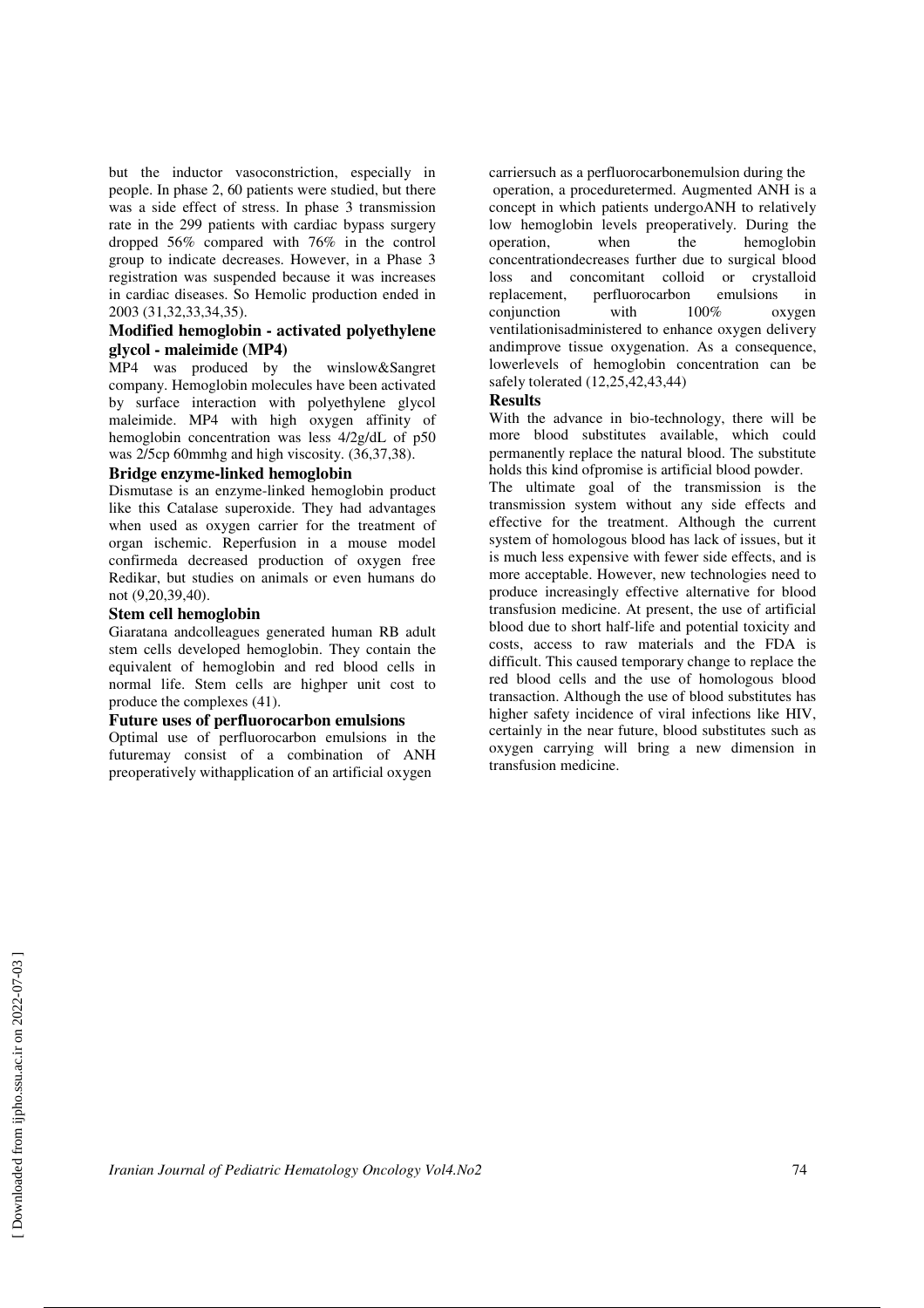1– Treatment

• Blood substitutes : hemorrhagic shock; hemorrhage (war,

surgery); anaemia.

• Whole-body rinse out : acute drug intoxication; acute hepaticfailure.

• Local ischemia: acute MI; evolving MI; cardiac failure; brain infarction; acute arterial thrombosis and embolism; PTCA ofcoronary artery.

• General ischemia: gas embolism; CO intoxication; HAPO;HACO.

• Aid for organ recovery : acute renal failure; acute hepatic failure;acute pancreatitis.

• Infectious disease : anaerobic and aerobic diseaes;

**2**- Perfusional protection of organs during surgery – cardiopulmonarybypass, deep hypothermia, circulatory arrest, cardioplegia.

3- Preservation of donor organ.

**4**- Drug carrier - drug-conjugated haemoglobin and perfluorochemicals.

**5**- Contrast agent - (Perfluoro-octylbromide)

#### **References**

1.AjitW, Anna B, Roger SH. (2006)."Autologous Blood Transfusion".Continuing Education In Anaesthesia, Critical Care &Pain , Volume 6 Number 2005; 192-196.

2.Magnus J."Autologous Blood Transfusion", Presented At Astra Tech Symposium - My Own Blood. Gothenburg, Sweden.2002.

3.DonatRS."Blood Substitutes Artificial Oxygen Carriers: Perfluorocarbon Emulsions" .CritCare.1999;3(5):R93-7.

4.Barbosa FT, Jucá MJ, Castro AA, Duarte JL, Barbosa LT."Artificial Oxygen Carriers As A Possible Alternative To Red Cells In Clinical Practice". Sao Paulo Med J. 2009;127(2):97-100.

5.Powanda D & Chang TMS Artificiall Cells, Blood Substitutes &Immob. Biotechnology, an international journal 30:25-42.

6.Goorha YK, PrabalD,ChatterjeeT,DhotPS,Prasad RS."Artifical Blood".MJAFI 2003; 59 : 45-50

Moore EE, Cheng AM, Moore HB, Masuno T, Johnson JL. Hemoglobin-Based Oxygen Carriers In Trauma Care: Scientific Rationale For The US Multicenter Prehosptial Trial. World J Surg. 2006;30(7):1247-57.

7.Alayash AI. Hemoglobin-based blood substitutes: oxygen carriers, pressor agents, or oxidants? Nat Biotechnol. 1999;17(6):545-9.

8.Alayash AI. Setbacks in blood substitutes research and development: a biochemical perspective. Clin Lab Med. 2010;30(2):381-9

9.Lígia G."PERFLUOROCARBONS COMPOUNDS USED AS. Oxygen CARRIERS: FROM Liquid VENTILATION. TO BLOOD SUBSTITUTES". EdiçõesUniversidade Fernando Pessoa.

10.Alayash AI. Setbacks in blood substitutes research and development: a biochemical perspective. Clin Lab Med. 2010;30(2):381-9.

11.Riess JG. Overview of progress in the fluorocarbon approach to in vivo oxygen delivery. BiomaterArtif Cells Immobilization Biotechnol. 1992;20(2-4):183-202.

12.Keipert PE1, Faithfull NS, Bradley JD, Hazard DY, Hogan J, LevisettiMS,et all: Oxygen delivery augmentation by low-dose perfluorochemical emulsion during profound normovolemichemodilution. AdvExp Med Biol. 1994;345:197-204.

13.OlsenG.W., Church T.R., Miller J.P., Burris J.M.,

75 *Iranian Journal of Pediatric Hematology Oncology Vol4.No2*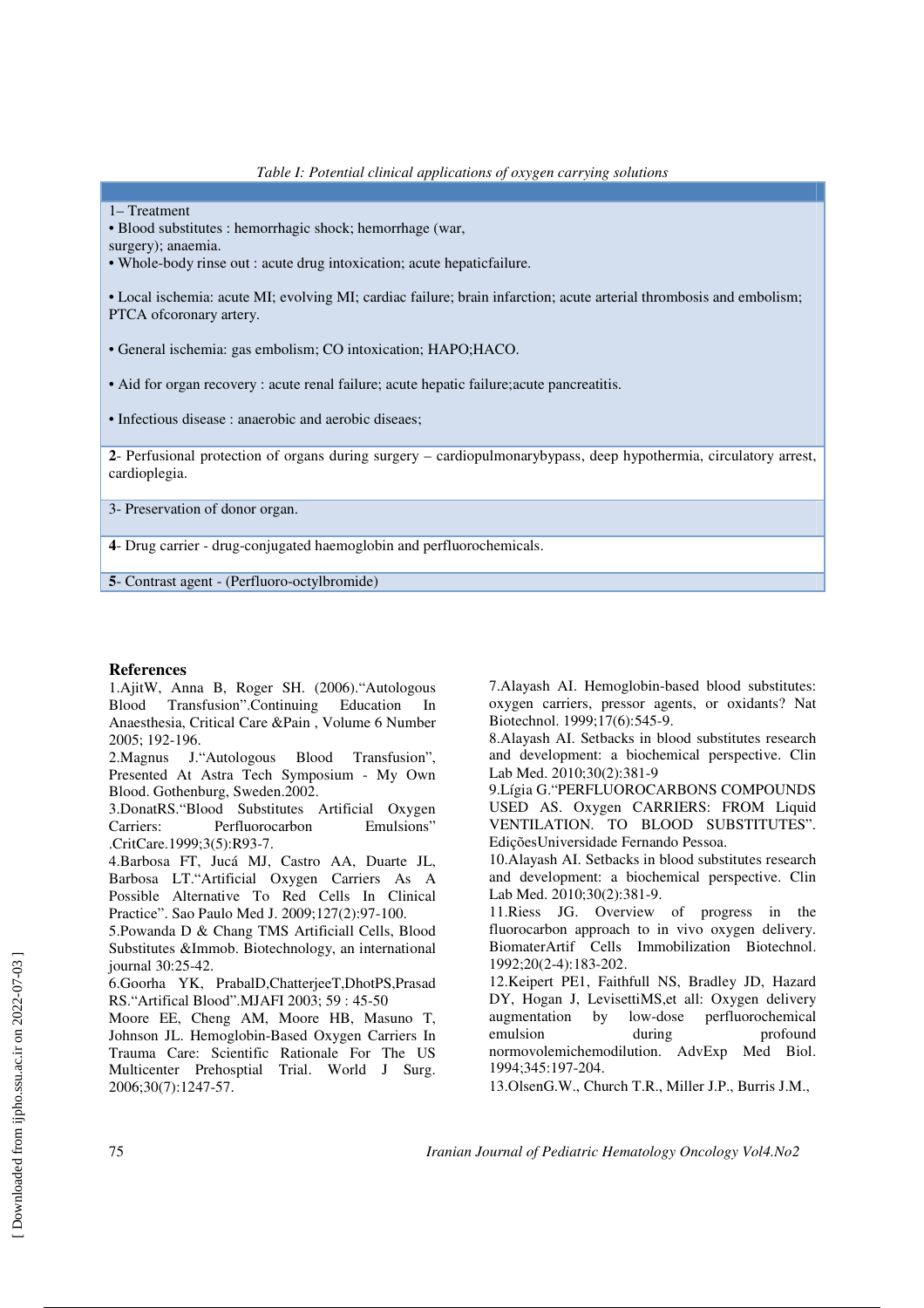Hansen K.J., Lundberg J.K., et all.Perfluorooctanesulfonate and other fluorochemicals in the serum of American Red Cross adult blood donors. Environ. Health Perspect.2003; 111(16), 1892–1901.

14.Squires JE. "Artificial blood" .Science. 2002;295(5557):1002-5

15.T.M.S Chang Blood substitutes:Principles,Methodes,Products and Clinical Trials 1997 Vol.2P106.

16.Riess JG, Keipert PE. Update on perfluorocarbonbased oxygen delivery systems. In: Blood Substitutes: Present and Future Perspectives. Edited by Tsuchida E. Lausanne: Elsevier Science SA, 1998:91–102.

17.Henkel-Honke T and Oleck M. Artificial oxygen carriers: a current review. AANA J. 2007;75(3):205- 11

18.Jahr JS, Mackenzie C, Pearce LB, Pitman A, Greenburg AG. HBOC-201 as an alternative to blood transfusion: efficacy and safety evaluation in a multicenter phase III trial in elective orthopedic surgery. J Trauma 2008;64(6):1484-97.

19.Khan AK1, Jahr JS, Nesargi S, Rothenberg SJ, Tang Z, Cheung A,et all. Does lead interfere with hemoglobin-based oxygen carrier (HBOC) function? A pilot study of lead concentrations in three approved or tested HBOCs and oxyhemoglobin dissociation with HBOCs and/or bovine blood with varying lead concentrations. AnesthAnalg. 2003;96(6):1813-20.

20.Looker D1, Abbott-Brown D, Cozart P, Durfee S, Hoffman S, Mathews AJet all. A human recombinant hemoglobin designed for use as a blood substitute. Nature. 1992;356(6366):258-60.

21.Malhotra AK, Kelly ME, Miller PR, Hartman JC, Fabian TC, Proctor KG. Resuscitation with a novel hemoglobin-based oxygen carrier in a Swine model of uncontrolled perioperative hemorrhage. J Trauma. 2003;54(5):915-24.

22.Chang TM. Blood replacement with nanobiotechnologically engineered hemoglobin and hemoglobin nanocapsules. Wiley Interdiscip Rev NanomedNanobiotechnol. 2010;2(4):418-30

23.Day TK (2003) Current development and use of hemoglobin-based oxygen-carrying (HBOC) solutions. J Vet EmergCrit Care 13(2):77–93.

24.Dube GP, Vranckx P, Greenburg AG. HBOC-201: The multi-purpose oxygen therapeutic. EuroIntervention. 2008;4(1):161-5.

25.Chang TM. Hemoglobin-based red blood cell substitutes. Artif Organs. 2004;28(9):789-94

26.Isbell TS, Gladwin MT, Patel RP. Hemoglobin oxygen fractional saturation regulates nitritedependent vasodilation of aortic ring bioassays. Am J Physiol Heart Circ Physiol. 2007;293(4):2565- 72

27.Provan D. Better blood transfusion: we must use donated blood better and consider alternatives. BMJ 1999; 318(7196): 1435–6.

28.Doyle MP, Armstrong AM, Brucker EA, Fattor TJ, and Lemon DD. Design of second generation recombinant hemoglobin: minimizing nitric oxide scavenging and vasoactivity while maintaining efficacy. Artif Cells Blood Sub Immobil Biotech 29: 100, 2001.

29.Graves PE, Henderson DP, Horstman MJ, Solomon BJ, Olson JS. Enhancing stability and expression of recombinant human hemoglobin in E. coli: progress in the development of a recombinant HBOC source. BiochimBiophysActa. 2008;1784(10):1471-9.

30.Kumar R. Recombinant hemoglobins as blood substitutes: a biotechnology perspective. ProcSocExpBiol Med. 1995;208(2):150-8.

31.Carmichael FJ1, Ali AC, Campbell JA, Langlois SF, Biro GP, WillanAR,et all. A phase I study of oxidized raffinose cross-linked human hemoglobin. Crit Care Med 2000;28:2283-92.

32.Cheng DC1, Mazer CD, Martineau R, Ralph-Edwards A, Karski J, RobbleeJ,et all. A phase II dose-response study of hemoglobinraffimer (Hemolink) in elective coronary artery bypass surgery. J ThoracCardiovasc Surg. 2004;127(1):79-86.

33.Greenburg AG1, Kim HW; Hemolink Study Group. Use of an oxygen therapeutic as an adjunct to intraoperative autologous donation to reduce transfusion requirements in patients undergoing coronary artery bypass graft surgery. J Am Coll Surg. 2004;198(3):373-83

34.Scatena R, Giardina B.O-Raffinosepolymerisedhaemoglobin. A biochemical and pharmacological profile of an oxygen carrier. Expert OpinBiolTher 2001;1(1):121-7.

35.Chatterjee R, Welty EV, Walder RY, Pruitt SL, Rogers PH, ArnoneA,et all. Isolation and characterization of a new hemoglobin derivative cross-linked between the alpha chains (lysine 99 alpha 1—lysine 99 alpha 2).J Biol Chem. 1986;261(21):9929-37

36.Rao SV1, Jollis JG, Harrington RA, Granger CB, Newby LK, Armstrong PW,et all. Relationship of blood transfusion andclinical outcomes in patients with acute coronary syndromes. JAMA. 2004;292(13):1555-62

37.Vandergriff KD, Malavalli A, Wooldridge J, Lohman J, Winslow RM. MP4, a new nonvasoactive PEG-IIbconjugate.Transfusion2003;43:509-16.

38.Liu ZC, Chang TMS. Effects of PEG-PLA-nano artificial cells containing hemoglobin on kidney function and renal histology in rats. Artificial Cells,